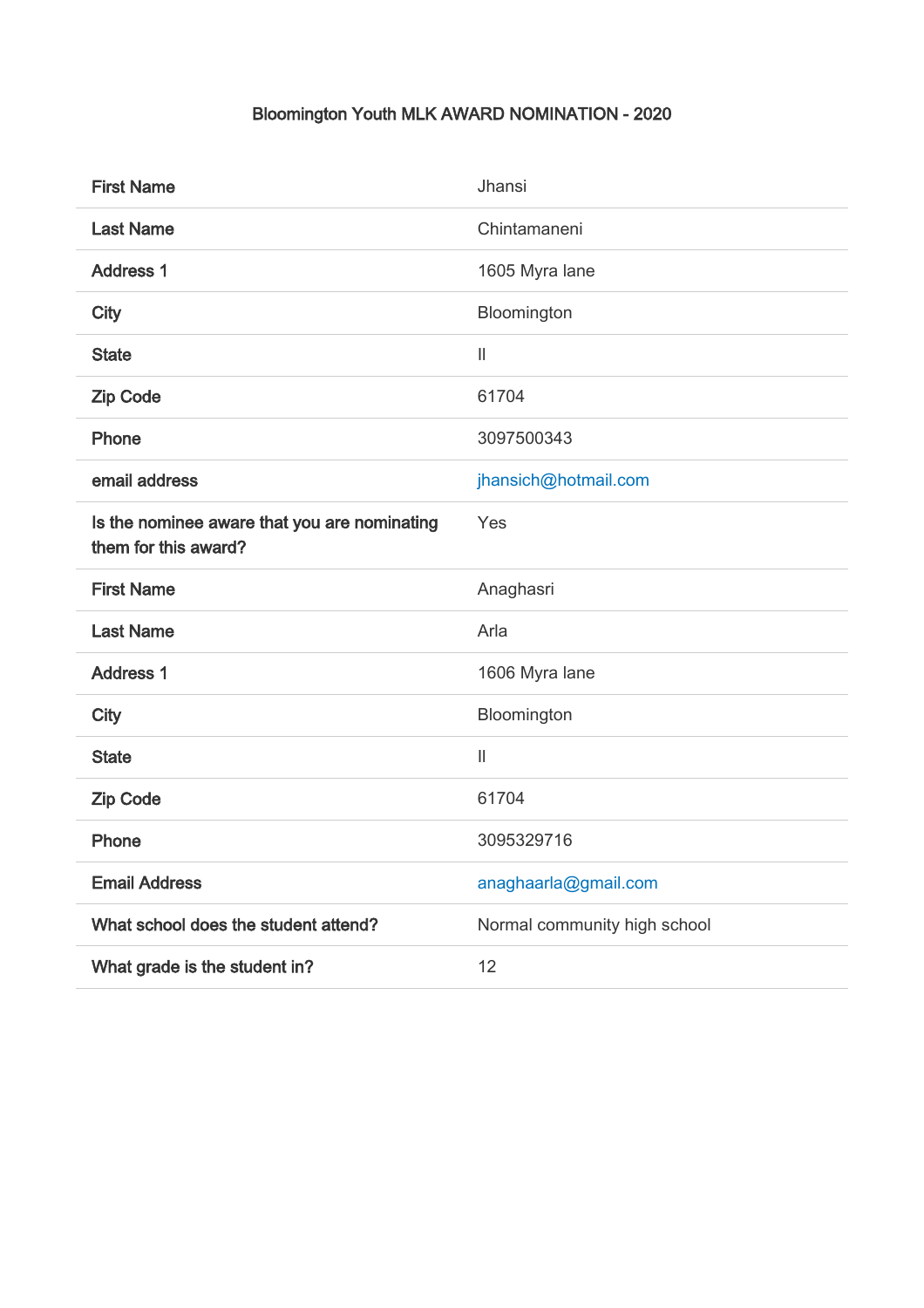1. What are your reasons for nominating this individual?

2. How has the nominee demonstrated commitment to improving cooperation and fostering mutual respect among people of different racial, ethnic, religion and other **backgrounds** 

Anagha Arla is an compassionate and empathetic individuals who is often always helping others in the community. At NCHS she participates and leads the organization Future Business Leaders of America in which she volunteers, competes at competitions and helps students learn leadership skills. She is also an peer tutor and helps students with their academic work! Anagha has the determination to complete anything she sets her mind to. She also interns with the City of Bloomington and helps with the legal departments task to help keep the community safe. She also in involved with 4H and helps teach students at the Illinois Extension Center. All in all, Anagha is an exemplary individual and leader.

Anagha has often been an individual who had kept an open mind and works with all kinds of individuals. Being a part of FBLA, 4H and the Little Free Pantry has helped Anagha understand the importance of connecting with different kinds of individuals. The has made many connections with people from all around the states through the FBLA competitions she'd participated in. During her time at 4H Anagha taught underprivileged kids how to cook and some basic life skills to help them make their own food. This included students learning how to chop, dice and cut vegetables, along with different but simple recipes that could be done at home. In fact, she also has close friends who a different ethnicity than her that helps her understand the world through the eyes of an young, African American woman! In addition, Anagha also has connections with individuals who don't have a stable home life in which in tries to help in whatever she can. But more than just helped her friend, Anagha tries to understand her friend and be a companion so that that individual doesn't feel alone.